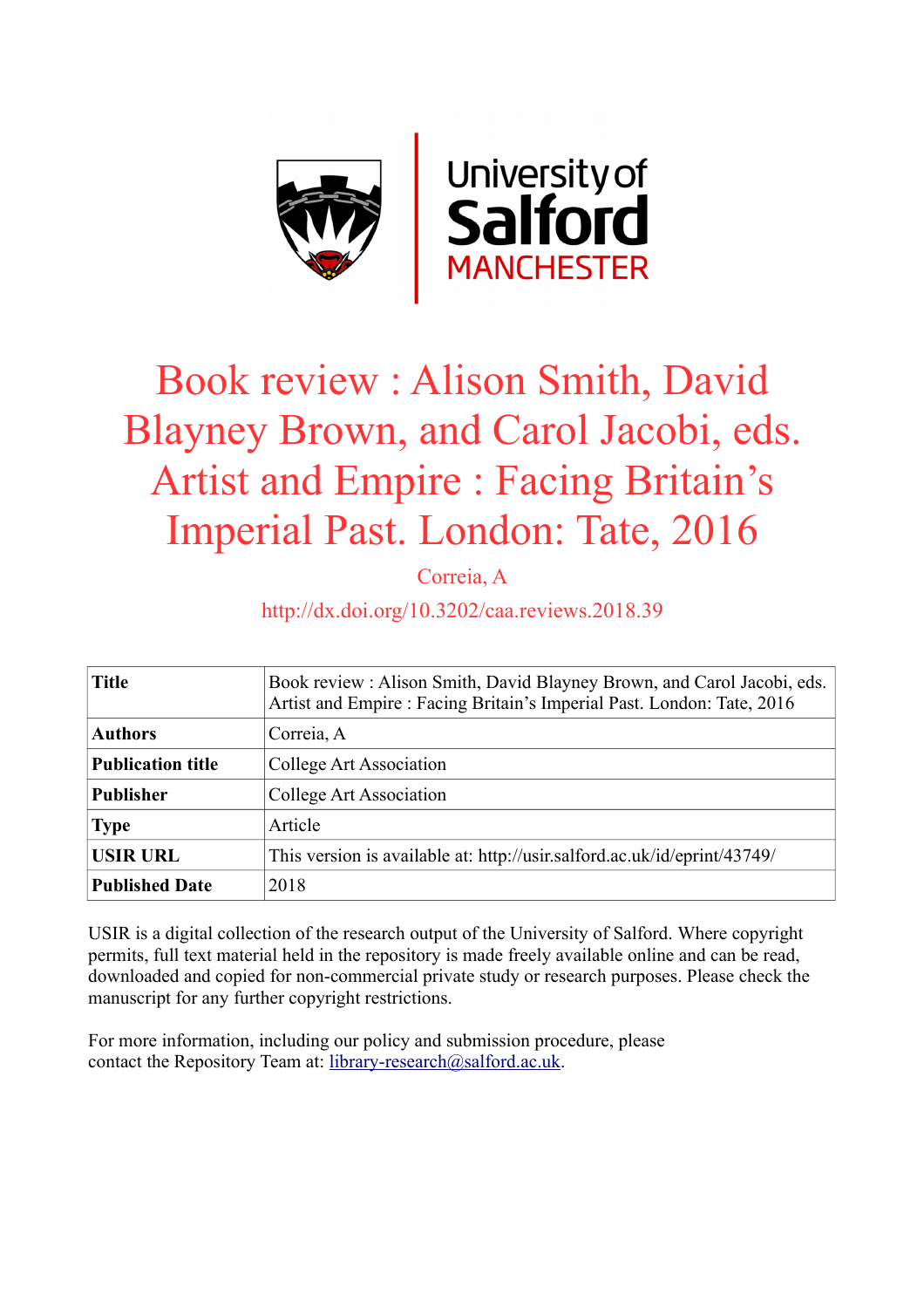Dr. Alice Correia, Research Fellow, School of Arts and Media, University of Salford, A.Correia2@salford.ac.uk

1587 words

Alison Smith, David Blayney Brown, and Carol Jacobi, eds. *Artist and Empire: Facing Britain's Imperial Past.* London: Tate, 2016. 256pp.; color170 ills. £40.00 (paper) (9781849763431)

Tate Britain, London, UK, November 25, 2015-Apil 10, 2016.

*Artist and Empire: Facing Britain's Imperial Past* is both a fascinating and frustrating compendium of art made since the sixteenth century that either depicts, reflects, or comments upon, British colonialism. Written by a team of Tate curators, with contributions by Gus Casely-Hayford, Annie E. Coombes, Paul Gilroy, Nicholas Thomas and Sean Willcock, this exhibition catalogue seeks to address the legacies of the British Empire: to reconsider how Empire was recorded and perceived by those artists actively involved in, or affected by, Britain's colonial enterprise; to equitably present and reconsider artworks by indigenous or colonized people; to identify and celebrate artistic cross-fertilization and hybrid adaptation; and to examine artistic post-colonial critique.

Following a Foreword and general Introduction, the publication is divided into six unequally sized sections, replicating the structure of the Tate Britain exhibition that it accompanied. Each section tackles a particular theme or subject, and comprises an introductory essay and a catalogue of artworks, generally presented chronologically. Each artwork is illustrated in color and is supplemented by a short essay. In the main, these catalog texts follow Tate's house style, and include a biography of the artist (if known), a description of the object, information about the sitter, event, or place depicted, and any other relevant information, such as the work's public reception or acquisition history. These essays are written in an accessible manner, avoiding jargon, explaining Art Historical terminology, and are packed with historical detail. Artworks are usefully cross-referenced by page number, enabling readers to navigate within the catalog, and pick and choose the order in which essays are read. Indeed, the short

1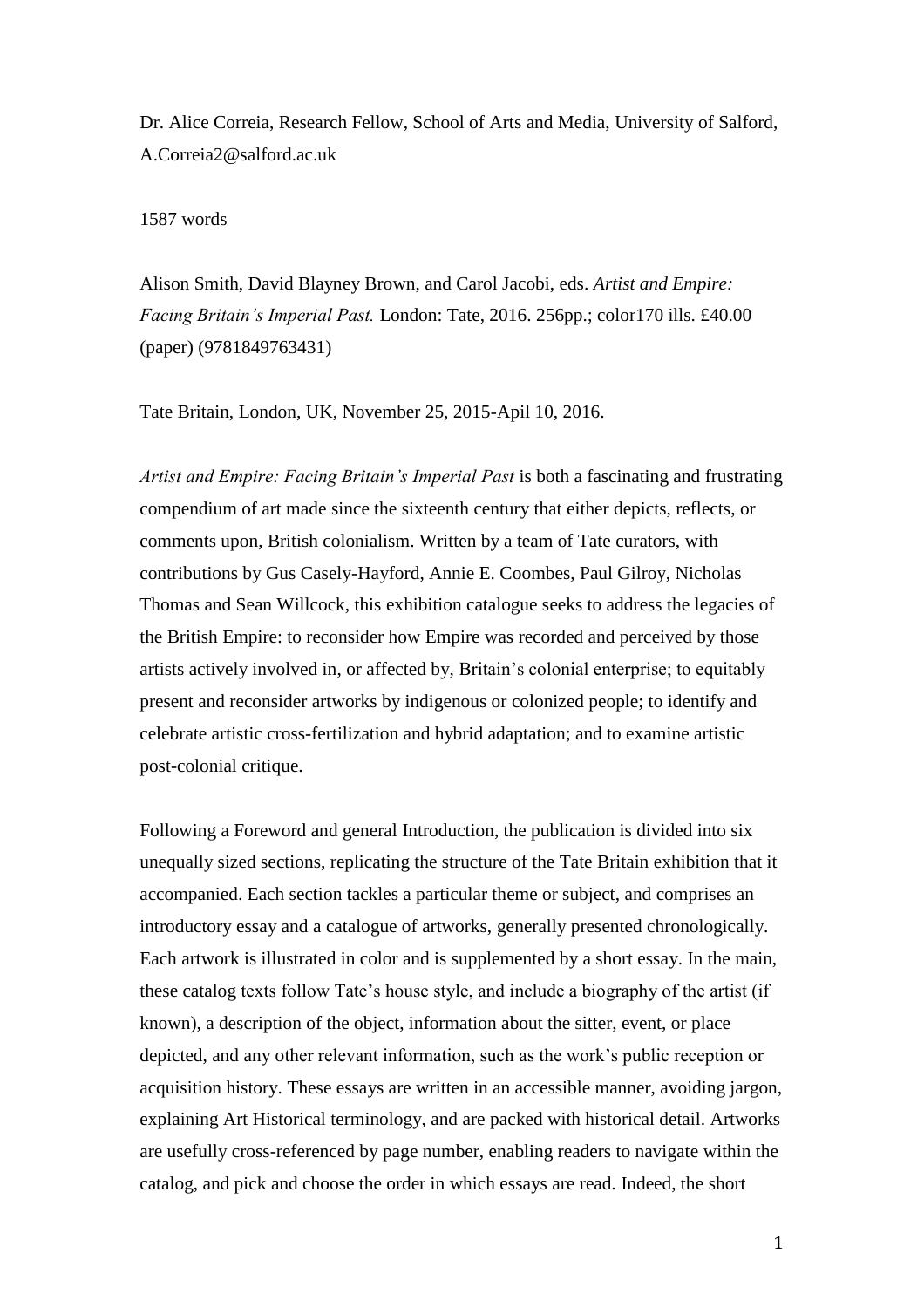essays are presented as stand-alone texts, so that readers do not necessarily have to read the adjoining entries, or the section introductions, although this editorial decision has resulted in a modicum of repetition in some instances.

That post-colonial theorist Paul Gilroy agreed to write the Foreword could be regarded as an endorsement of Tate's attempt at post-colonial reappraisal. However, his text is strangely muted; he begins by noting Britain's ignorance of its own past, and argues that in popular memory a filtering out of the corrupt and murderous activities of Empire has taken place, so that what is left is a nostalgic version of heroic gestures and moral superiority. Nonetheless, he welcomes the exhibition as a timely intervention, noting that art has "the capacity to transform Britain's understanding of itself".

To her credit, Alison Smith's Introduction seeks to address some of the issues Gilroy pinpoints. She outlines historical interpretations of Empire, including Britain's problematic, often-ambivalent relationship with it, and the Tate's position as an Imperial institution. If the artworks reproduced in the catalogue are occasionally patchy in subject matter, quality, or geographical reach, this she suggests, reflects the incoherence of Empire, which was an amalgamation of different colonial interest groups and actors. Smith accounts for the limited presentation of slavery, for example, by explaining that few contemporaneous artworks addressing that subject exist; it was too "shameful even to its perpetrators" to be depicted for aesthetic consumption. However, these accounts mask a problematic limitation at the core of the exhibition. *Artist and Empire* included only artworks held in British collections. Limiting the parameters of the exhibition in this way resulted in show that told a history of British museum collecting, which at times appeared adhoc; subject to personal tastes; the aspirations of corporate collections (such as those of the British East India Company); and in the later twentieth century, the institutional prejudice that obstructed the acquisition of diasporic modernists active in Britain. On the subject of slavery, JMW Turner's *The Slave Ship* 1840 (Museum of Fine Art, Boston) was a significant omission. Nonetheless, Smith usefully introduces the curatorial approach of reframing Empire as a productive ground for cultural exchange. This revisionist position is of course, problematic, but throughout, the curators attempt to maintain a sensitivity to Empire's atrocities, while identifying its artistic legacy.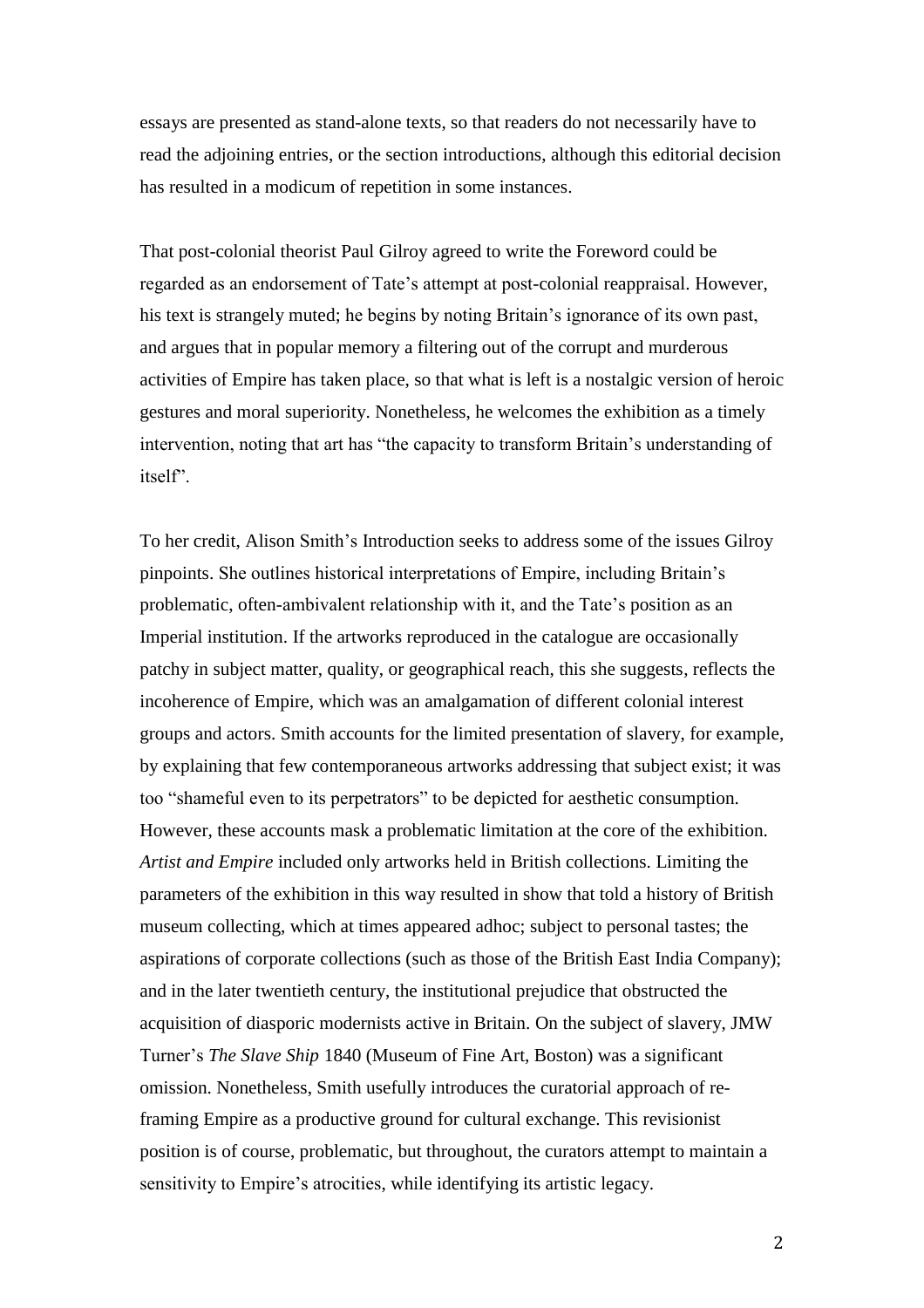The first section, "Mapping and Making" is concerned with the territorial landmasses of Empire, and outlines how maps and cartography were put to colonial service. In his introductory essay David Blayney Brown contends that the power of maps is well understood, but for a general reader unfamiliar with the academic terrain of Michel Foucault or Edward Soja, a few additional sentences on spatial power may have been useful. The catalogue contains works ranging from John Thomas' pictorial map *The Siege of Enniskillen Castle*, 1593; a sketch of the Polynesian Society Islands made in 1769 by Tupaoa, a Tahitian diplomat; and John Everett Millais' *The North-West Passage*, 1874.

"Trophies of Empire" follows, and considers how the Empire was collected and archived. Paintings and drawings of exotic animals; flora and fauna; landscapes; and architectural typologies are all included here. So too are ethnographic photographs recording different Indian castes, highlighting that the collecting, recording and classification of people was central to the maintenance of colonial power. Annie E. Coombes' provides an extended discussion of four related items: two looted Benin Edo bronze heads; a photographic print of the imprisoned King of Benin taken in 1897; and a contemporary etching by Tony Phillips addressing how Benin bronzes have been decontextualized within western museums of art.

"Imperial Heroics" starts with a useful definition of History Painting, and goes on to provide an overview of the genre as a mode of propaganda, memorialization and celebration; recording scenes of heroism or "patrician benevolence" for distribution 'back home'. Military Art, as a sub-genre is introduced here, and Smith discussed how the painted battle scene could be harnessed to sway public opinion and strengthen imperial resolve. However, it is unfortunate that this section is titled as it is; Agostino Brunias' *Sir William Young Conducting a Treaty with the Black Caribs on the Island of St Vincent,* c.1773 seems to call into question the nature of Imperial heroism, and the section's title does not seem to capture the spectrum of positive and negative representations included- perhaps we are meant to read it ironically?

Caroline Corbeau Parsons introduces "Power Dressing", comprising grand manner portraiture: full length portraits, in which the subjects are often dressed in 'local'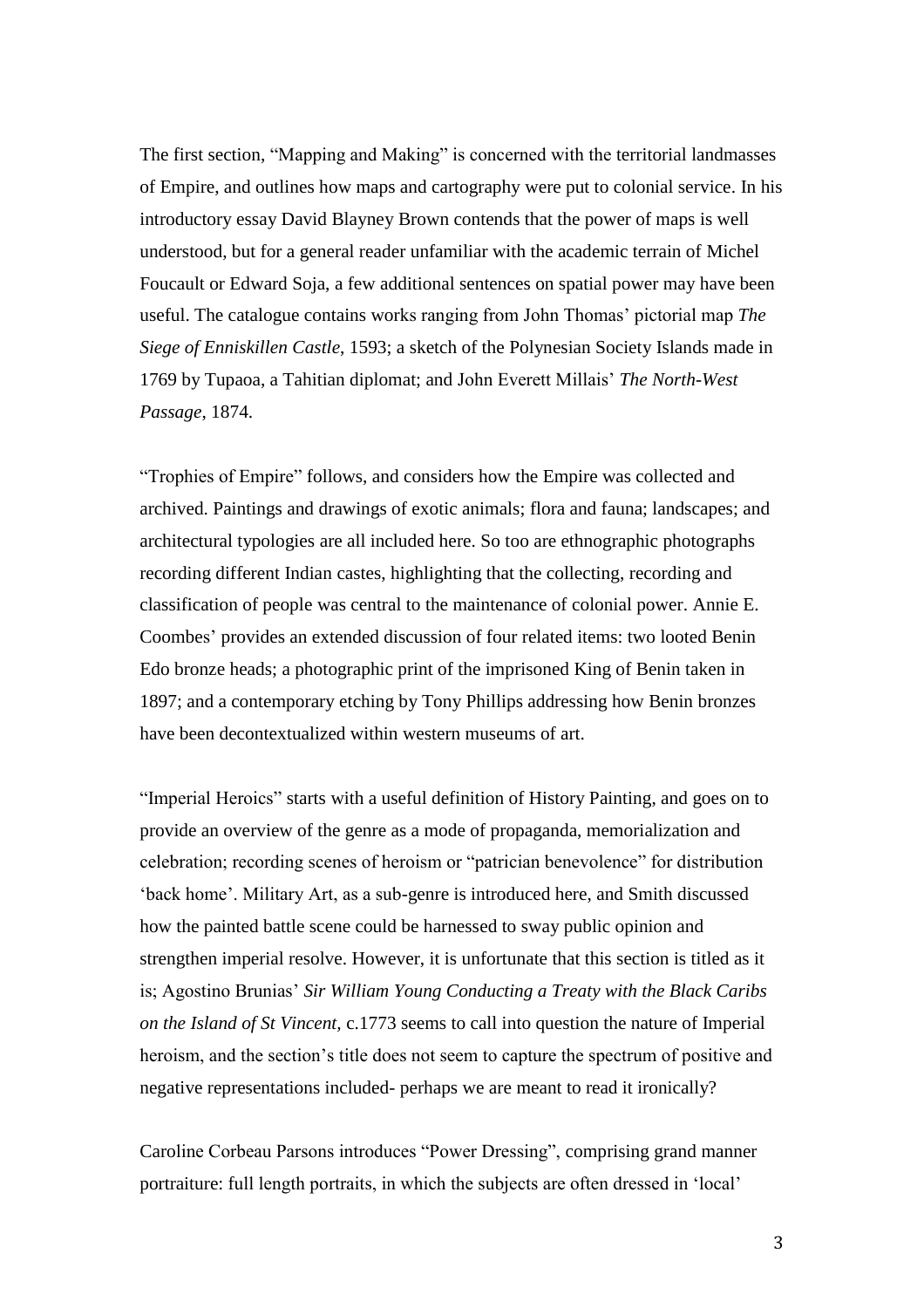costume. Paintings including Anthony Van Dyke's *William Fielding*, c.1635-6, and Joshua Reynolds' *Captain John Foote*, 1761-5 depict their subjects in Indian dress, and may be regarded as expressions or exertions of power. However, Corbeau Parsons also refers to the scholarship Tara Myer (2012), who asserted that in some cases the mimicry may be a form of "flattery, even homage". The 1919 portrait by Augustus John of T.E. Lawrence in Arabic costume may fall into this latter category.

"Face to Face" is the longest section of the book and contains a substantial number of works by non-British/European artists. The section seeks to address the presentation of, and self-representation by, colonized people, and the development of hybrid, transcultural modes of visual expression. Like the previous two sections, portraiture dominates, with some artworks, such as Simon de Passe's *Portrait of Pocahontas Aged 21*, 1616, epitomizing the ideal of the noble savage; although Carol Jacobi's catalog essay for this painting does de-bunk the subject's Disneyfied biography. On the subject of cross-cultural exchange, Indian artist Manchershaw Pithawalla's paintings are referred to as "optimistic westernization" (following Partha Mitter), while in his discussion of early twentieth century wood and bronze figure sculptures from Nigeria, Gus Casely-Hayford notes that for "aspirational individuals" the adoption of Western culture could have "palpably positive benefits".

Works from the early twentieth century straddle "Face to Face" and the final section, "Out of Empire" and there is an uneasy transition from the high Imperialism of the Victorian age to the era of Independence after 1945. Nonetheless, in "Out of Empire" Carol Jacobi attempts to narrate the rise of anti-colonialist and nationalist agendas, as found in Jamini Roy's *Santhal Drummers,* c.1936, which embodies an "aesthetic of the subaltern" (citing Natasha Eaton). Ronald Moody, Benedict Enwonwu and Uzo Egonu are all noted for their engagement with Parisian Negritude, and the arrival of Commonwealth artists in Britain in the 1950s and '60s is recounted. However, the selection and discussion of Aubrey Williams, Avinash Chandra, Balraj Khanna and others, suggests an over-reliance on Rasheed Araeen's catalog for his groundbreaking exhibition, *The Other Story: Afro-Asian Artists in Post-War Britain* (1989)*.*  Here, Sonia Boyce becomes representative a generation of Black British artists who rose to prominence in the early 1980s; The Black Audio Film Collective's *Signs of Empire,* 1983, and Chila Kumari Burman's *Convenience Not Love*, 1986-87, are but

4